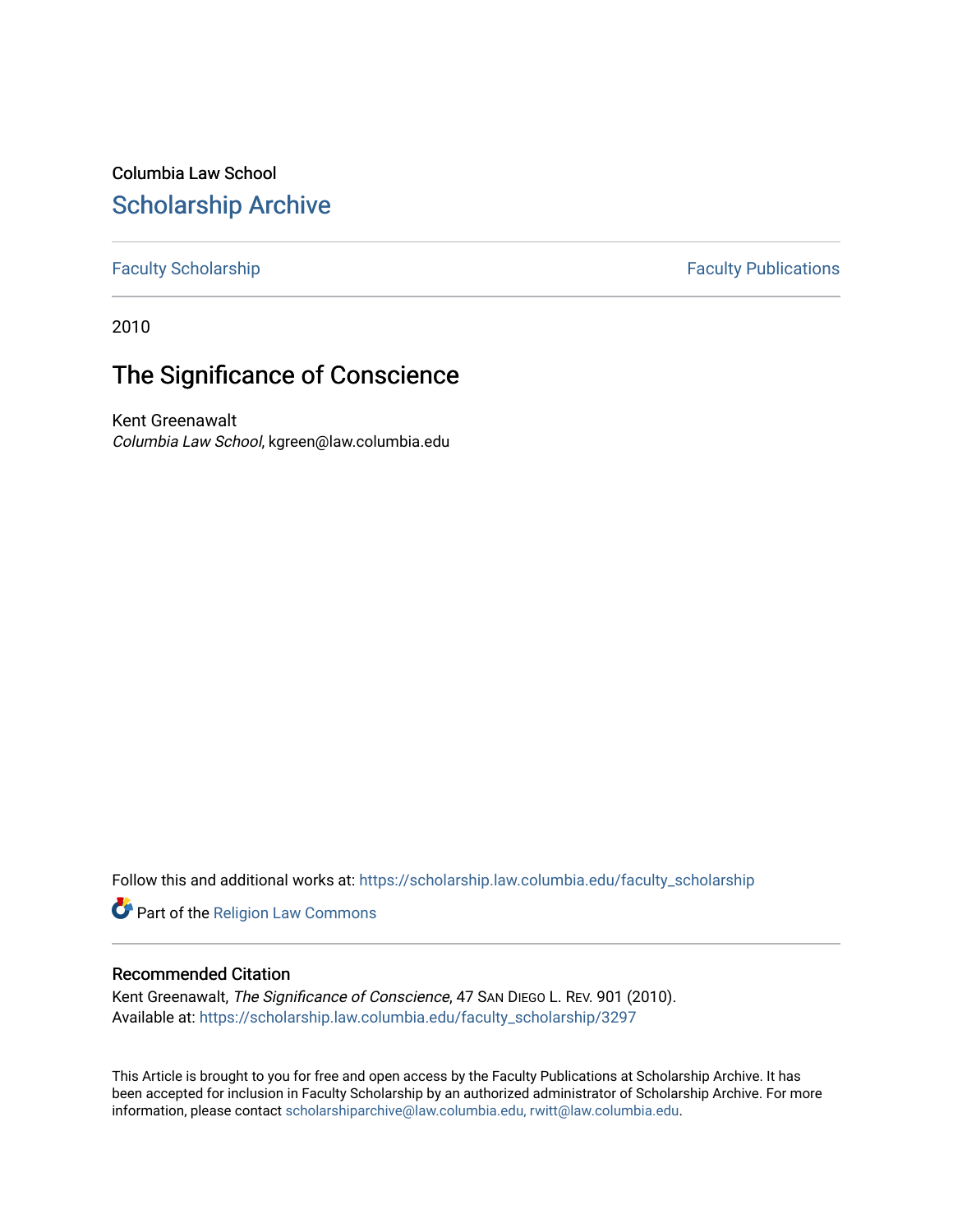# **The Significance of Conscience**

### KENT GREENAWALT\*

#### TABLE OF CONTENTS

| $\Pi$ . |                                                                  |  |
|---------|------------------------------------------------------------------|--|
| HI.     | RELIGIOUS CONSCIENCE AND NONRELIGIOUS CONSCIENCE: IS             |  |
|         | THERE A DIFFERENCE, AND SHOULD THEY BE TREATED DIFFERENTLY?  909 |  |
|         |                                                                  |  |

### I. INTRODUCTION

*Conscience*, like most words that describe human experience and recommend human action, has changed its meanings over time and takes on subtly different meanings in different contexts.<sup>1</sup> Since the time of Thomas Aquinas, when *conscience* referred to moral judgments about action, and our founding era, when "freedom of conscience" dominantly referred to individual religious liberty, our understanding has evolved. In this paper, I concentrate on present usage. My aims are partially descriptive and mainly normative. My hope is that by clarifying various ways the notion of conscience is conceived, I can contribute to a thoughtful elaboration of normative issues concerning responses to assertions of conscience and to near relatives of such assertions. This essay is modest in two important senses. I neither try to develop a full

<sup>\*</sup> University Professor, Columbia University, teaching at Columbia Law School. 1*. See* Andrew Koppelman, *Conscience, Volitional Necessity, and Religious Exemptions*, 15 LEGAL THEORY 215, 225–33 (2009); Michael J. White, *The First Amendment's Religion Clauses: "Freedom of Conscience" Versus Institutional Accommodation*, 47 SAN DIEGO L. REV. 1075, 1077 (2010).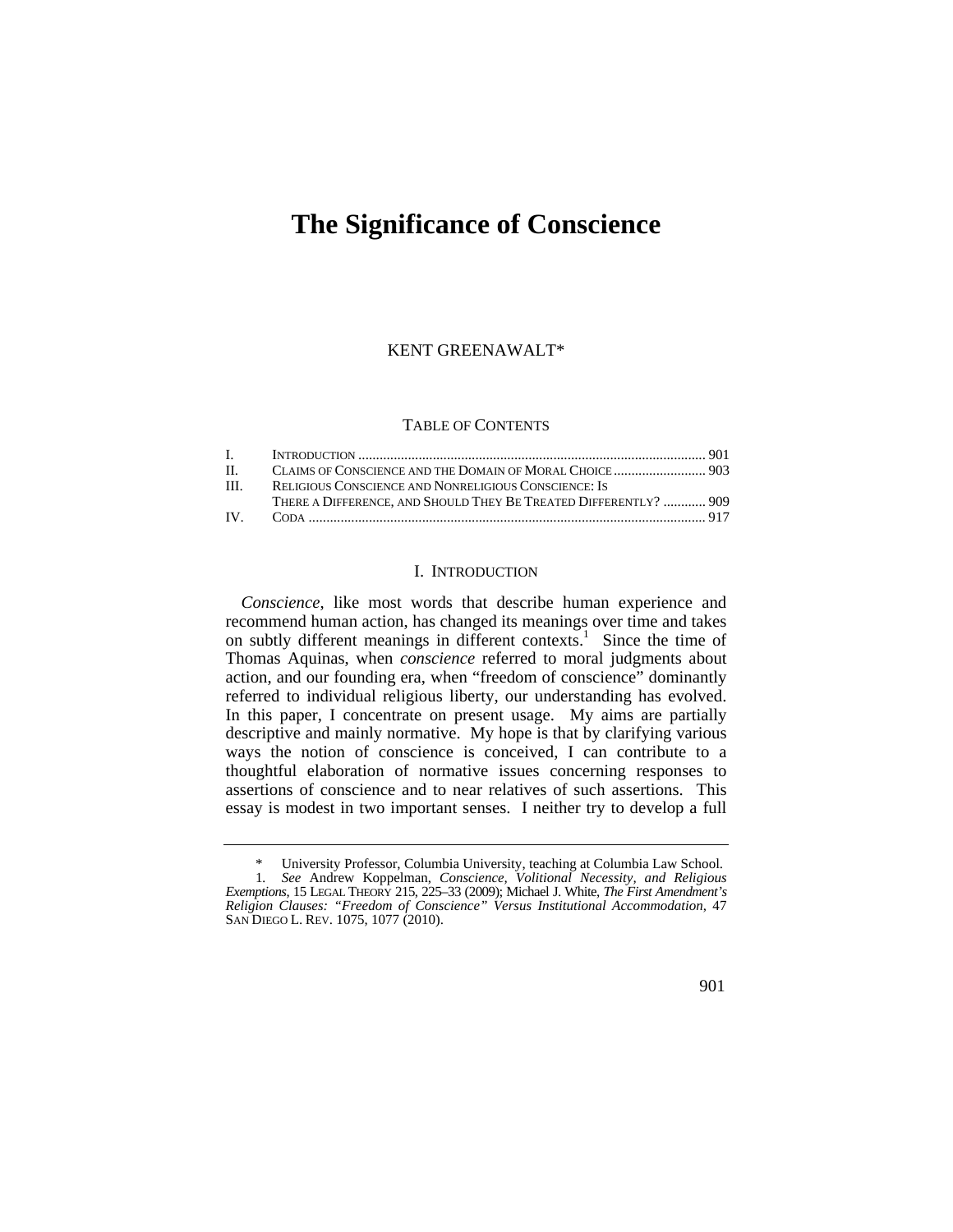theoretical account of the distinctions I suggest nor do I try to resolve the hard questions about when legal accommodations to conscience should be extended.

 relate to the entire domain of moral judgments? Do claims of conscience reach beyond moral judgments? Are all claims of conscience religious? If Among the questions I address are these: How do claims of conscience not, what does it take to make a claim religious? Do religious claims of conscience often, or sometimes, warrant more respect or protection than nonreligious ones? Some of these questions are daunting, and I do not aspire to give them definitive answers, if indeed they are capable of such answers. But I hope to suggest nuances that will increase awareness of what is at stake.

 oversimplify to a degree by mainly assuming that religious claims of Three kinds of distinctions are important throughout my treatment. In respect to the obvious one between religious and nonreligious claims, I conscience are moral ones with a religious base. Sometimes writers distinguish between moral claims of conscience and religious claims, but typical claims of conscience by religious believers are assertions about what is morally required. A religious Quaker conceives killing in war as morally wrong; religious persons who refuse to participate in abortions believe it would be morally wrong to do so. Some perceived religious obligations, such as daily prayer or wearing a yarmulke, are nonmoral, unless "moral" is understood *very* broadly. But in most of my discussion this qualification is not important.

One can refer broadly to accommodations of conscience, but in developing public policy, it is crucial to reflect on the grounds for accommodation and what specifically should be done to accommodate. Someone may believe that the vindication of certain claims is a basic human right, one that every government, or every modern government, has an obligation to respect.<sup>2</sup> A person may think that most governments would wisely and desirably treat other claims as rights but would not assert that nonrecognition of these violates a basic human right. A third category is claims that are best left to individual decisionmakers. The line between a right and a privilege granted by discretion is less than sharp. A right formulated in flexible terms that takes into account all competing interests may amount in practice to an exercise of discretion that courts will hesitate to overturn. A possible fourth category is claims that should be rejected in all instances.

<sup>2</sup>*. See, e.g.*, Michael J. Perry, *From Religious Freedom to Moral Freedom*, 47 SAN DIEGO L. REV. 993, 999, 1012 (2010).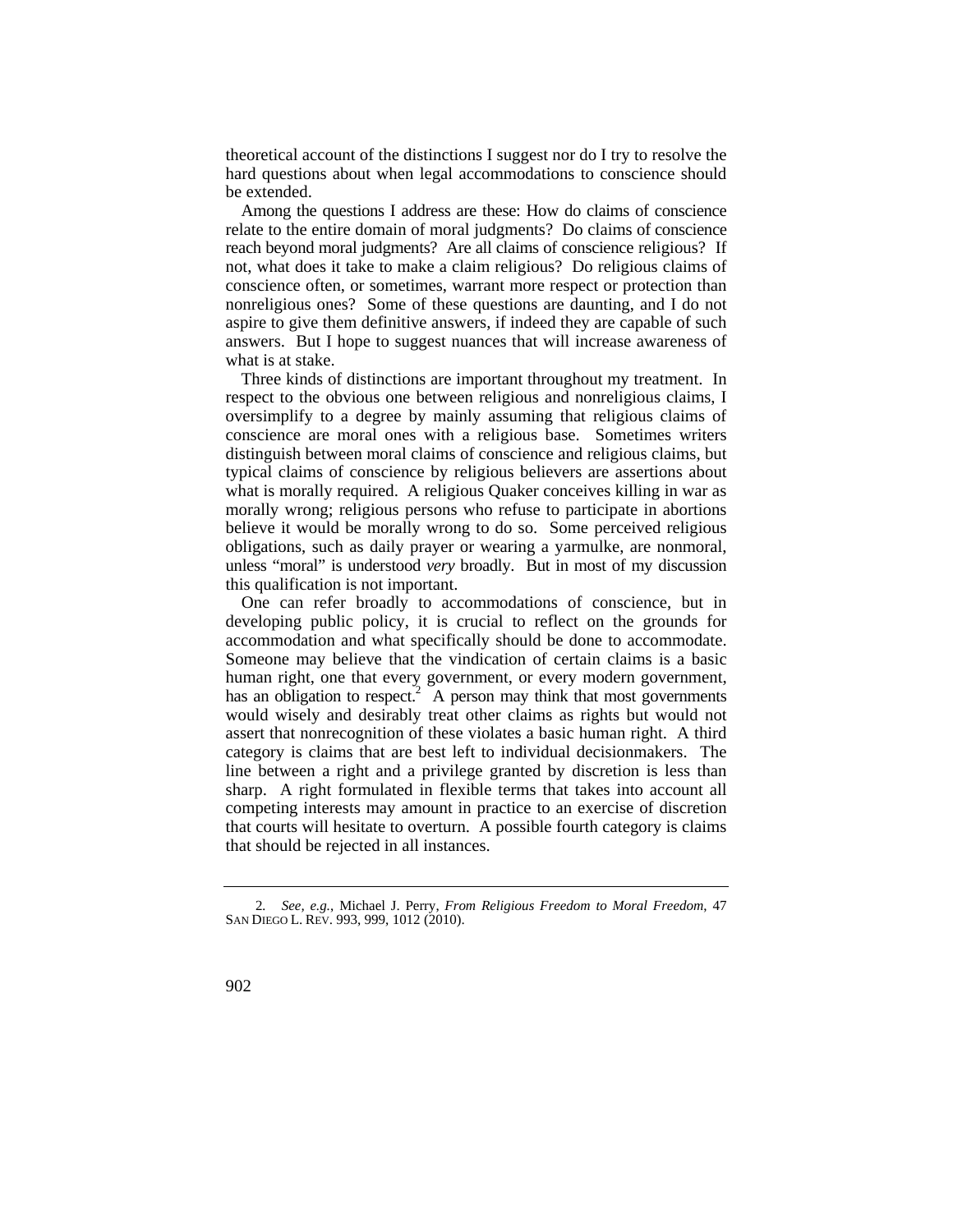as hospitals and universities, may create rights that operate internally. vital question involves their extent. Are the individuals relieved only of The creation of rights by governments can take place at different levels; they appear in constitutions, statutes, executive regulations, and judicial pronouncements. The stronger the argument that something is a basic human right, the more compelling is the contention that it belongs in the written constitution, if there is one, and in transnational documents protecting such rights. Once a constitution is in place, its interpretation is a highly significant component of defining rights—a component that receives little attention in what follows.<sup>3</sup> When legislative measures are involved, these may simply relieve rights bearers of what would otherwise be legal requirements, but they may go further and protect certain actions from being treated by private employers or other private entities as the basis for adverse consequences. Even when the law leaves them free to do what they wish, private businesses and nonstate entities, such Whether accommodations take place by right or by individual discretion, a compelled performance or also from adverse consequences?

 judgments must take into account both the nontransparency of true A third kind of distinction is between what we might regard as ideal if we put aside difficulties of categorization, fact-finding, and practical administration, and what we think makes sense in our actual social and legal environments. Realistic formulations of rights and discretionary convictions and effective administration. In what follows, I will occasionally mention, but without detailed analysis, the need of lawmakers and others to develop legal standards that are workable.

## II. CLAIMS OF CONSCIENCE AND THE DOMAIN OF MORAL CHOICE

How do claims of conscience relate to the entire domain of what people think they are morally required to do or morally should do? In particular, do such claims encompass choices of lesser moral importance and significant choices that do not concern morality? In some uses, the word *conscience* does not carry an implication of great significance and need not implicate morality. Nonetheless, I believe rights of conscience

<sup>3.</sup> For a more in-depth discussion on this point, see 1 KENT GREENAWALT, RELIGION AND THE CONSTITUTION: FREE EXERCISE AND FAIRNESS (2006) (containing many of the Author's views about how constitutional free exercise rights have been and should be interpreted).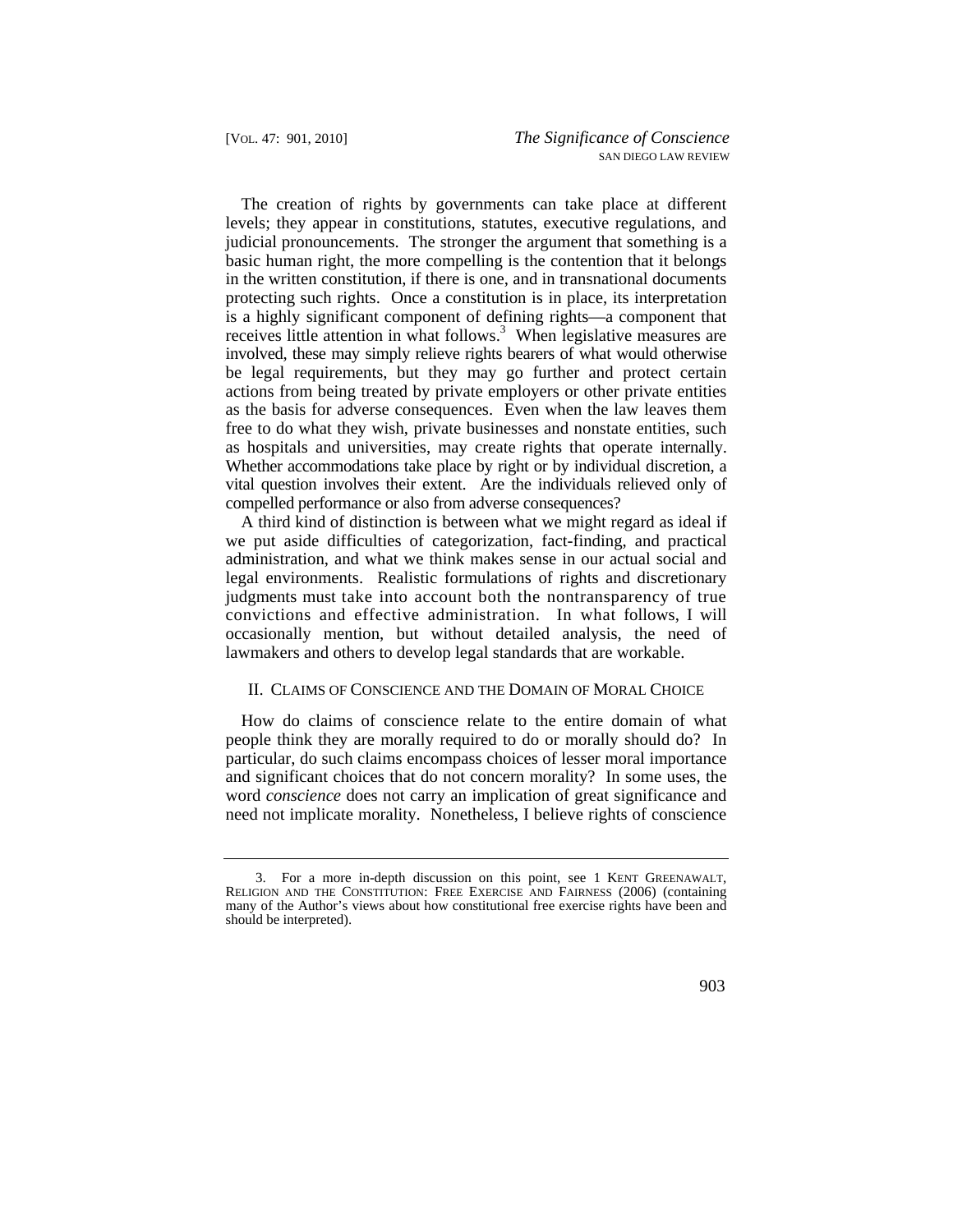are ordinarily conceived, and should be conceived, as concerning judgments believed by those making them to be of considerable moral importance.

 *A* would not need to be a serious moral wrong. But when someone sincerely claims "an objection in conscience" to performing an act, that preparing for a conference on rights of conscience to refuse to participate in plastic surgery as a wasteful reflection of a self-centered, materialist culture. Some uses of *conscience* do not include magnitude. I might say, "I have a guilty conscience about that" to express a disquiet about something I have done that seems morally wrong, such as failing to wash the dishes when I am aware they will be done by an overworked spouse, even if the particular wrong is comparatively trivial. I might also say, "I am not sure what is the right thing to do, but my conscience tells me *A* is wrong" to indicate an intuitive feeling rather than a deliberative judgment. Again, person does see performance as involving a substantial wrong. When forms of healthcare, I thought of a nurse who regarded much optional I assumed that she felt that a person who receives such surgery is morally at fault and that her own cooperation is morally less desirable than helping with needed medical services, but she does not think she would be committing a serious moral wrong by participating. She would have a moral objection to helping with such operations that would not amount to a claim of conscience to avoid participating.<sup>4</sup>

 for judicial approval even when one party to a conversation consents to the for a year. A case within my areas of responsibility involved government eavesdropping without court orders on organizations vehemently opposed More recently, I have reflected on a long past example from my own life, one that illustrates not only concerns that fall short of conscience but also the desirable limits of rights of conscience and the broader range for discretionary judgments. Having done some of my early academic writing on electronic surveillance, in which I strongly supported the need surveillance, I agreed to serve as one of three Deputy Solicitors General to the Vietnam War. The government's argument was that national security justified the electronic surveillance. I thought the government's behavior was wrong, even outrageous. Although I did not think the office should have refused to help develop the brief if higher officials insisted that the case be taken to the Supreme Court, my own moral judgment about the practice led to a strong wish not to be involved. The understanding of

 *They Be Accommodated?*, 9 AVE MARIA L. REV. (forthcoming 2010). She might think 4*. See* Kent Greenawalt, *Refusals of Conscience: What Are They and When Should*  her moral duties as a nurse to do what she is asked actually outweigh any negative moral aspect of her participation. One who has an objection of conscience ordinarily does not think general duties would make performing an act morally preferable.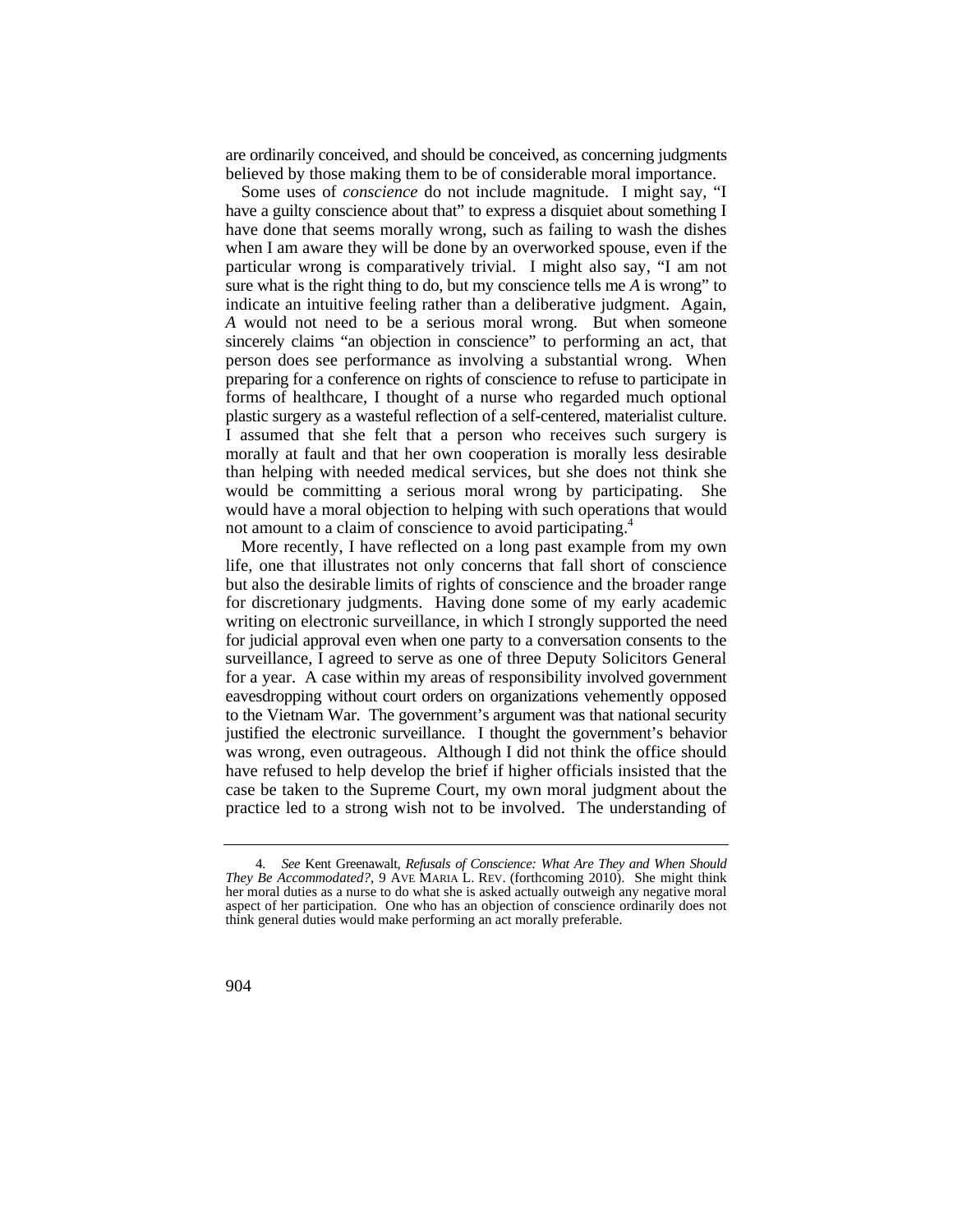Erwin Griswold, then Solicitor General, and the generous willingness of one of the other deputies to take over review of the draft brief allowed my wish to be ninety-five percent granted.<sup>5</sup>

 whether to grant my wish properly fell within his range of discretion. Within that range, it makes good sense to accede to wishes like mine if done a serious moral wrong had  $\overline{I}$  worked on the heart of the brief.<sup>6</sup> I Looking back on those events, my feelings fell short of a genuine claim of conscience, as I now understand that term. I did not believe all lawyers should have refused to help, and I did not feel that I would have strongly reject the theory that because those working for the government necessarily undertake to do all tasks that fall within their ordinary responsibilities, government employees should never be extended rights of conscience. That is to say, I see no objection in principle to extending rights of conscience to some government workers, including government lawyers. Nevertheless, I do believe that anyone taking the position of Deputy Solicitor General, a fairly high appointive office, should have no right to refuse tasks assigned by the Solicitor General. Both for that reason and because of the nature of my objection to working on the brief, that can be done without serious inconvenience or an unfair burden on other workers. Indeed, if one is focusing on the uses of discretion by supervisors, it may often be wise to grant accommodations for all sorts of reasons, ones going well beyond moral objections to participation.

 In what respect are claims of conscience narrower than all moral objections? Martha Nussbaum has suggested that conscience involves the search for the ultimate meaning of life.<sup>7</sup> That may be one sense of conscience, but people can have strong convictions of conscience that bear only a remote relation to their conceptions of ultimate meaning, if they have such conceptions. A more helpful criterion for what counts as a claim of conscience is degree of seriousness: how great a wrong does someone believe that performing an act would involve, what would they

<sup>5.</sup> When time pressures produced a request for my assistance with a peripheral section of the brief, I agreed.

 underlying objection to the surveillance practice was moral, but my wish not to participate in 6. It is even questionable whether my wish itself was a question of morality. My the brief might be seen as a matter of self-identification. This is one example of how difficult it is to draw a precise line between moral and nonmoral objections to performing actions.

 <sup>7.</sup> MARTHA C. NUSSBAUM, LIBERTY OF CONSCIENCE: IN DEFENSE OF AMERICA'S TRADITION OF RELIGIOUS EQUALITY 168–69 (2008).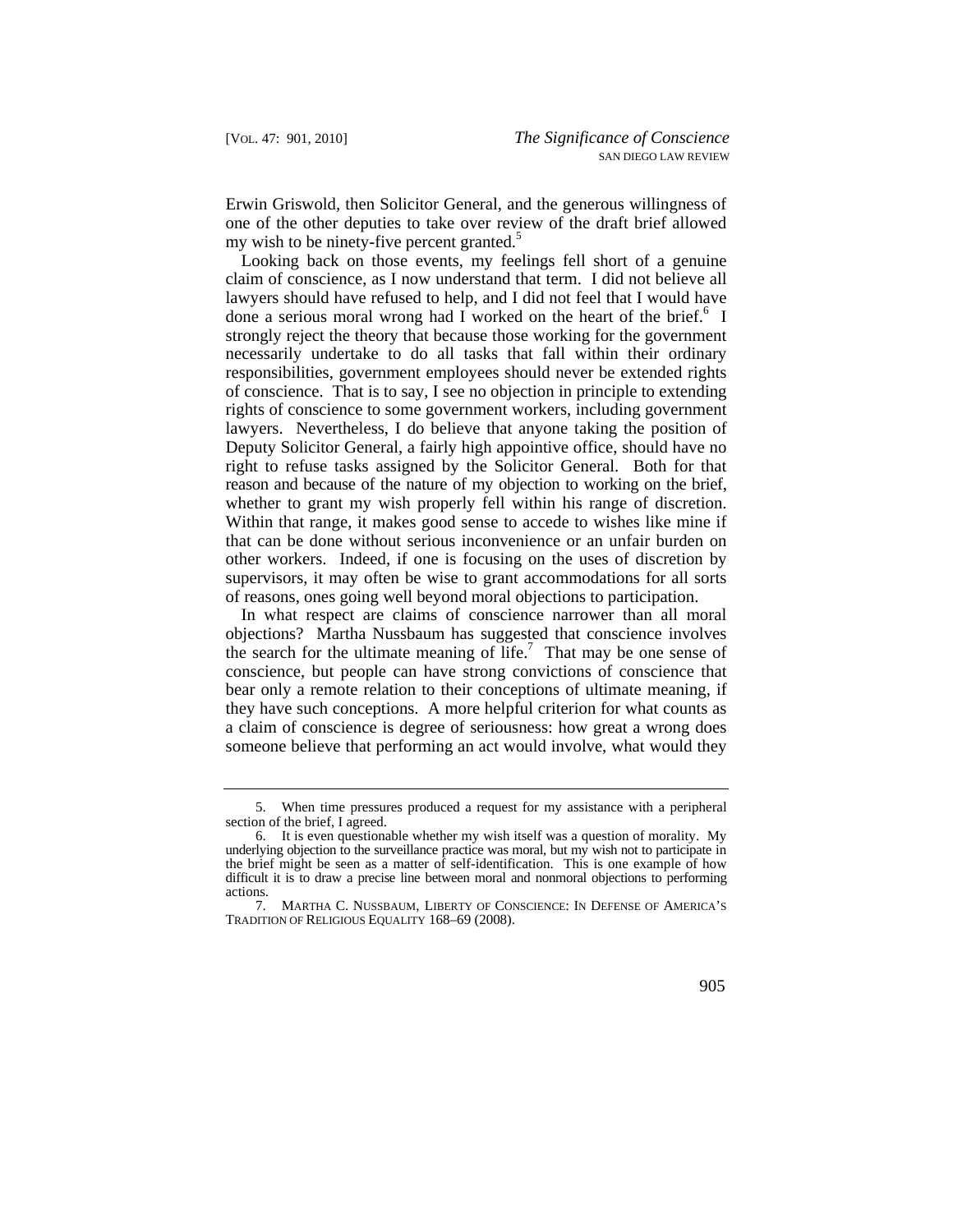be willing to suffer rather than perform the act, and what do they believe they should be willing to suffer? In respect to adverse consequences, both belief about what one should be willing to suffer and actual willingness to suffer seem relevant. A moral claim not to participate is of great significance if a person believes he *should* die or suffer huge professional and financial loss rather than participate, even if he lacks the moral strength to adhere to that conviction. But one wonders how honest or how deep are such convictions if a person is not actually willing to suffer *any* significant adverse consequences.

Unfortunately, in the real world assessing the magnitude of moral convictions is usually extremely difficult. Even if claimants are sincere, other persons are hard put to assess what they mean if they say, "This is a fundamental conviction of mine." And the claimants themselves may find it difficult to guess what adverse consequences they would undergo or think they should be willing to undergo if they know that acceptance of their claims will relieve them of those consequences. This particular concern is mitigated if a person making the claim has in fact lost a job for failing to perform and is seeking to establish that the firing was unjust. One might believe that insisting that consequences be linked to ultimate concerns would alleviate the potential difficulties, but that seems unlikely. "Ultimate concern" or the "ultimate meaning of life" are themselves rather amorphous concepts, and the required connection between a particular conviction and someone's ultimate concern would be bound to be highly imprecise.

The practical consequence of these difficulties is this: unless those making decisions engage in an intense examination of someone who claims an objection in conscience, they will not be able to distinguish genuine claims of conscience from lesser moral objections, and even a fairly intense examination, such as the sort draft boards undertook for conscientious objectors to military service, is hardly reliable. The best test of intense conviction is that someone would not assert it falsely because of natural, unavoidable, negative consequences of doing so. Jehovah's Witnesses would not refuse blood transfusions unless they strongly believed they were wrong. Nurses wishing to be admired by colleagues and favored by superiors would probably not lightly decline to participate in sterilizations even if their refusals were accorded legal protection against firing and other forms of negative treatment.

Whether claims of conscience *must* be moral raises a perplexing question. A person could feel strongly about pursuing a course of action because of (1) an overarching inclination, (2) an inclination without moral content but one that reflects a person's accepted identity, (3) a perceived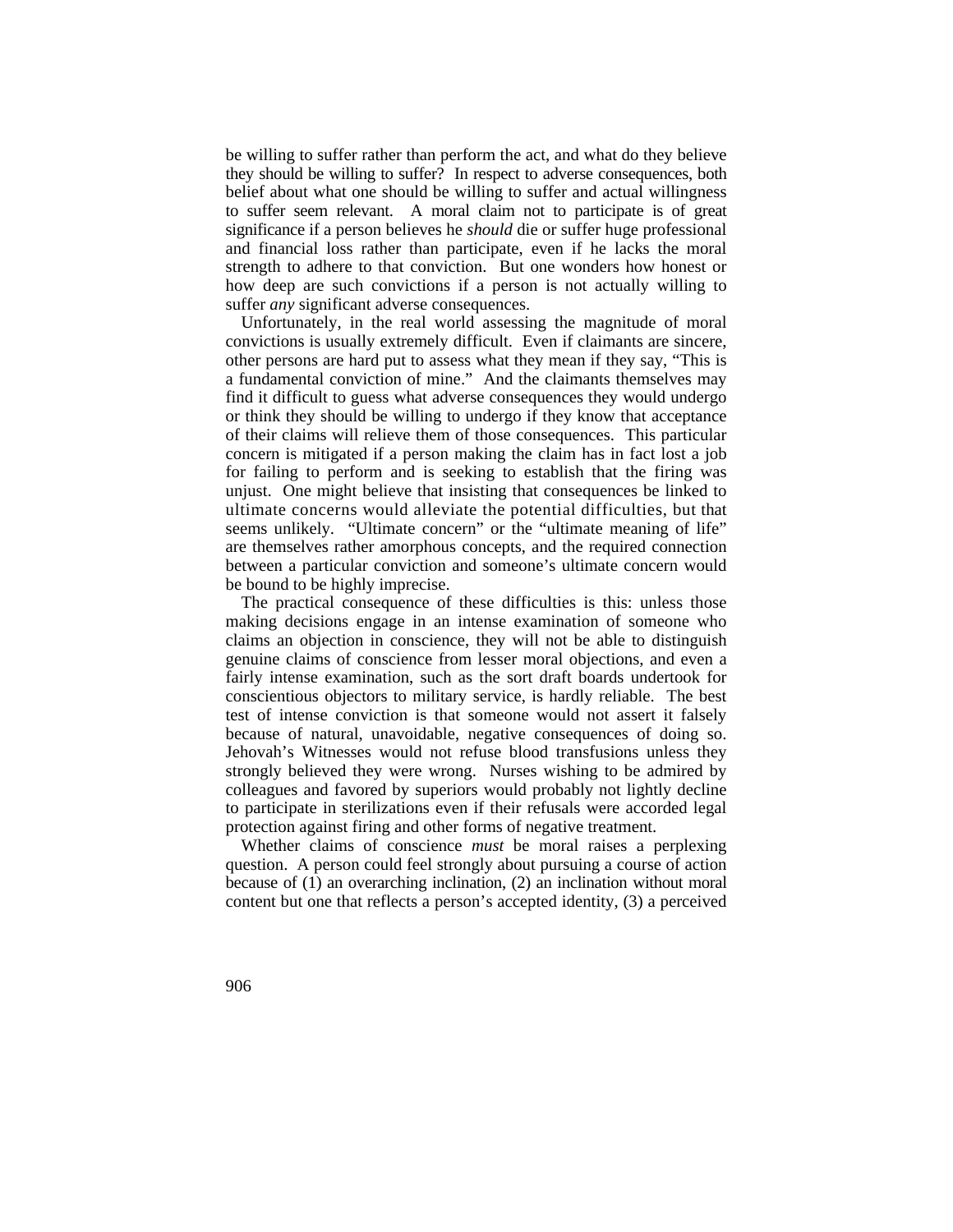general moral obligation. The fourth and first categories are simple. Commonly, convictions of conscience involve beliefs that the behavior By contrast, not every overarching inclination is a matter of conscience. very people who are in their throes, do not underlie claims of conscience. personal moral obligation that does not apply to others, or (4) a perceived in question would be wrong for everyone.<sup>8</sup> The typical claim not to participate in abortions includes a conviction that performing abortions is a serious moral wrong. A person with this view may also believe that many women who have abortions, and doctors and nurses who perform them, are, wholly or partially, relieved of moral blame, but the reason would be their ignorance that what they are doing is deeply wrongful. A drug addict may accord his highest priority to getting drugs; a husband may be obsessed with revenging himself against a man who has stolen his wife's affections. Such obsessions, recognized as regrettable by the

 accedes to a constraining force and is unwilling to oppose that force. Frankfurt refers to Luther's, "Here I stand, I can do no other," as a deserve more care than I am providing, but my conscience tells me that I The second and third categories are more difficult. Andrew Koppelman has analyzed Harry Frankfurt's concept of volitional necessity.<sup>9</sup> A person paradigm. This example is less than ideal for my purpose because of its religious character, and the likelihood is that Luther probably conceived his position in terms that I would classify as moral. But imagine a man who becomes so deeply drawn to painting that he is ready to make great sacrifices in order to paint. He comes to identify himself first and foremost as an artist, and pursuing that career becomes so important to him that he is willing to accept considerable neglect of his family as a price that must be paid. He realizes he is not a great artist and does not suppose humanity will suffer if he stops painting, yet his powerful desire to paint is a part of himself that he has no desire to shed. Although it may be an extension of standard usage, he might say, "I know my wife and children must paint."

Many "callings" to enter into particular vocations fall into this category.<br>
8. ROBERT K. VISCHER, CONSCIENCE AND THE COMMON GOOD: RECLAIMING THE Sometimes a person who identifies a strong inclination in herself that does not apply to other people may believe it does have moral content.

SPACE BETWEEN PERSON AND STATE 3 (2010) (emphasizing the relational dimension of conscience not only in the actions it recommends but in the manner of its formation).

<sup>9</sup>*. See* Koppelman, *supra* note 1, at 234–36.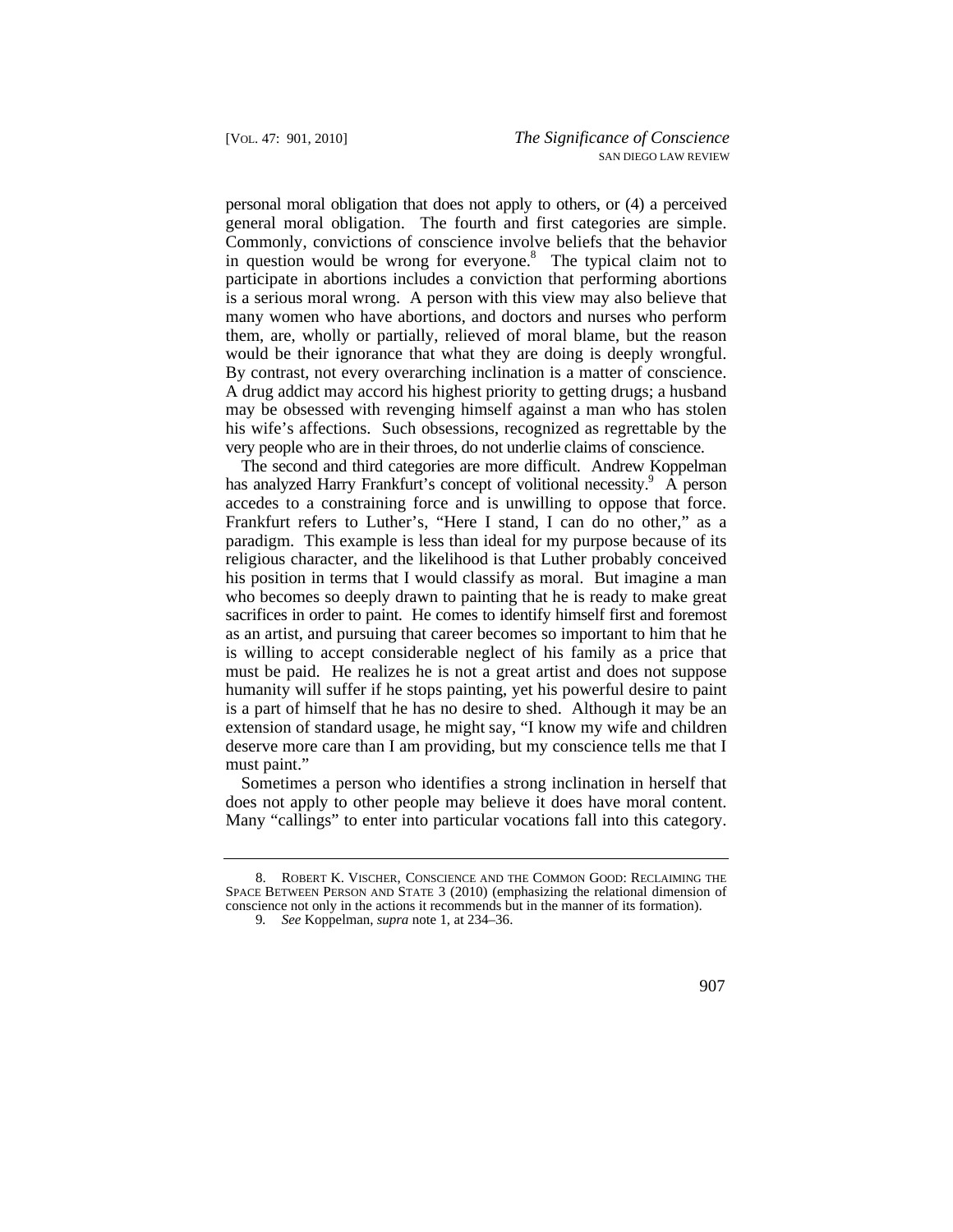powerfully drawn to this work as a way of assisting or guiding others. She will see the responsibility to help others as a general moral duty, but A woman is called to be a teacher, a doctor, or a minister. She feels the specific career itself is one to which she in particular is drawn. She may have no judgment about who else should follow that career path.

 artist might reason, "Admittedly, my pursuit of art is much less than ideal for my family but it serves my overarching moral responsibility Can any line be drawn between strong individual inclinations that have this moral element and those that do not, and if so, should they be differently treated? The conceptual defense of the distinction is threatened by egoistic hedonism and philosophies that posit a moral obligation to fully develop one's capabilities. According to such philosophies, our to develop myself." This problem generates interesting complexities, which I will short circuit. If we are imagining *rights* of conscience to be free of negative consequences if someone declines to perform ordinary responsibilities, the kind of conscience should involve conceived duties that reach beyond oneself. A nurse should not have a right to decline to participate in an operation because she strongly fears it will undermine her aesthetic sensibilities. On the other hand, if ample coworkers are available, an official with discretion may reasonably choose to excuse those with nonmoral reasons to avoid participation.

 do the interesting and financially rewarding work of a lawyer and overriding motivations, not to mention what they reveal to others.<sup>10</sup> Even if moral content that relates to other people should be an element of claims of conscience that are treated as rights, drawing the line in practice between individualized claims of this kind and those without relevant moral content will be hard. It is a thin line between wanting to wanting to help others through the law; both aspirants to vocations and their practitioners are often less than honest with themselves about their Perhaps the best reassurance about this subject is that the kinds of claims usually proposed for recognition as legal rights of conscience are ones that are most typically made by people who do have objections with moral content.

<sup>10.</sup> During the discussion of the paper at the conference, a question was raised about those who commit themselves to others to pursue a course of action that, standing alone, is not a question of morality, such as maintaining a healthy diet. Would the commitment to others turn this into a moral responsibility? For purposes of rights of conscience, such voluntary commitments should not transform self-interested reasons into genuinely moral ones.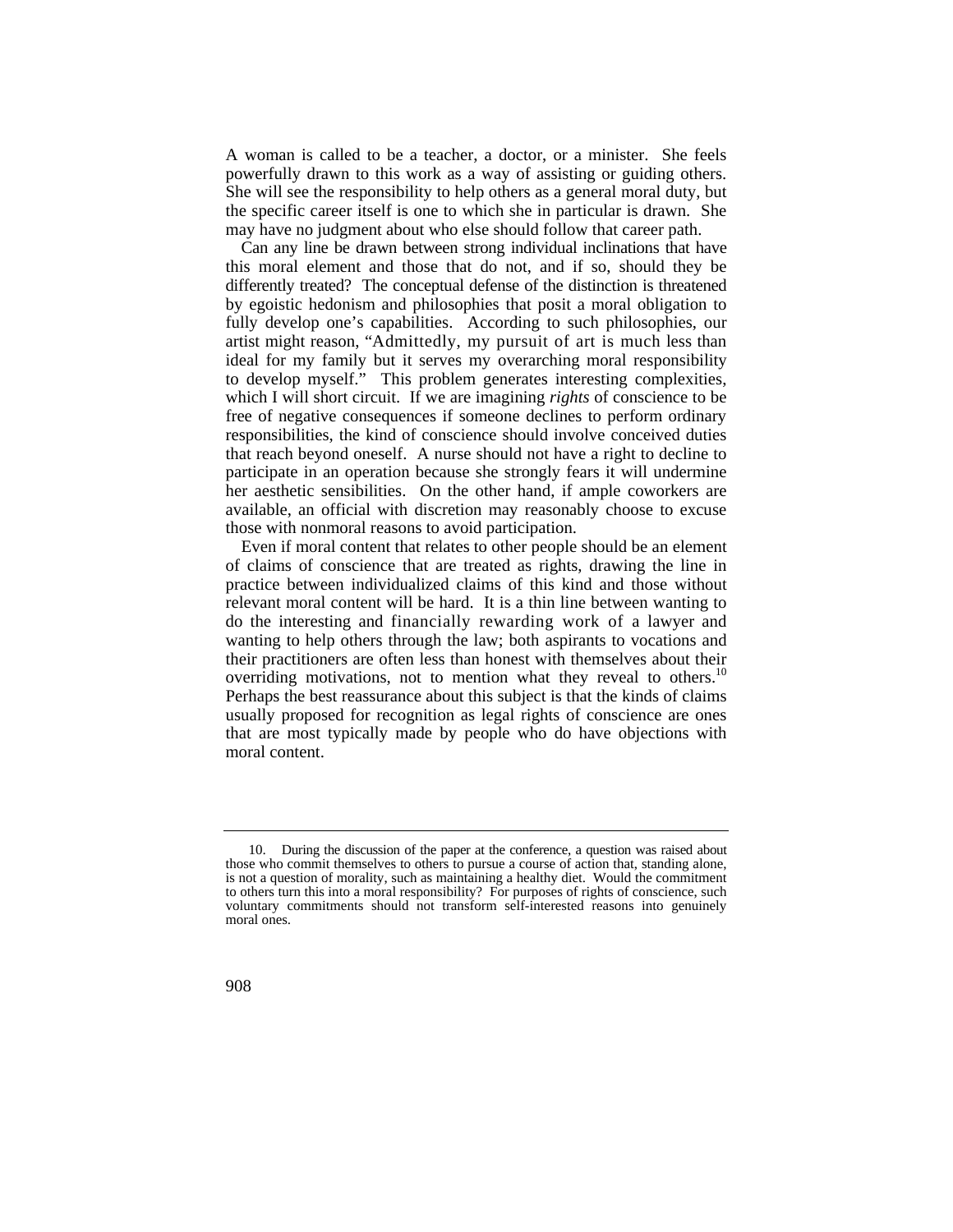# III. RELIGIOUS CONSCIENCE AND NONRELIGIOUS CONSCIENCE: IS THERE A DIFFERENCE, AND SHOULD THEY BE TREATED DIFFERENTLY?

 punishment. I do not count these perceived obligations as moral. As I indicated earlier, I regard most religious claims of conscience as moral claims that rest on a religious base. But it may help to begin the discussion of religious claims with a further clarification. Some perceived religious obligations do not involve behavior toward other people. A believer might say, "It is a matter of conscience for me never to deny the truth that Jesus is the Son of God." Unless the believer saw this principle as concerning the benefits of witnessing for other people, the obligation would not be moral, in the sense of concerning responsibilities toward other people or nonhuman animals. Nor would Abraham's sense that God wanted him to sacrifice Isaac. That involved an obligation to engage in behavior toward another person, but the behavior was not designed to benefit that person. Similarly, people may feel they are instructed by God to hurt or kill others, even when that is not regarded as a form of Without undertaking to draw a precise delineation between moral and nonmoral and recognizing that any categorization of this sort is bound to involve troublesome borderline instances,<sup>11</sup> I use the term *moral* here to refer to perceptions that behavior toward others will help them or avoid hurting them, will carry out a deserved consequence for their immoral behavior, or will avoid helping them engage in immoral behavior. This is sufficient to cover the great majority of instances in which religious persons will have claims of conscience not to carry out ordinary responsibilities.

 Supreme Court essentially eroded any distinction between religious and statute, an objector had to reject participation in "war in any form" based In two important cases interpreting the Selective Service Act, the nonreligious claims to conscientious objection. To qualify under the on "religious training and belief."12 An amendment to the law responding to circuit court decisions mandated that the belief be in "relation to a Supreme Being."13 In *United States v. Seeger*, the Court dispensed with

<sup>11</sup>*. See, e.g.*, *supra* note 10.

<sup>12.</sup> Selective Training and Service Act of 1940, Pub. L. No. 76-783, § 5(g), 54 Stat. 885, 889.

<sup>13.</sup> Selective Service Act of 1948, Pub. L. No. 80-759, § 6(j), 62 Stat. 604, 613.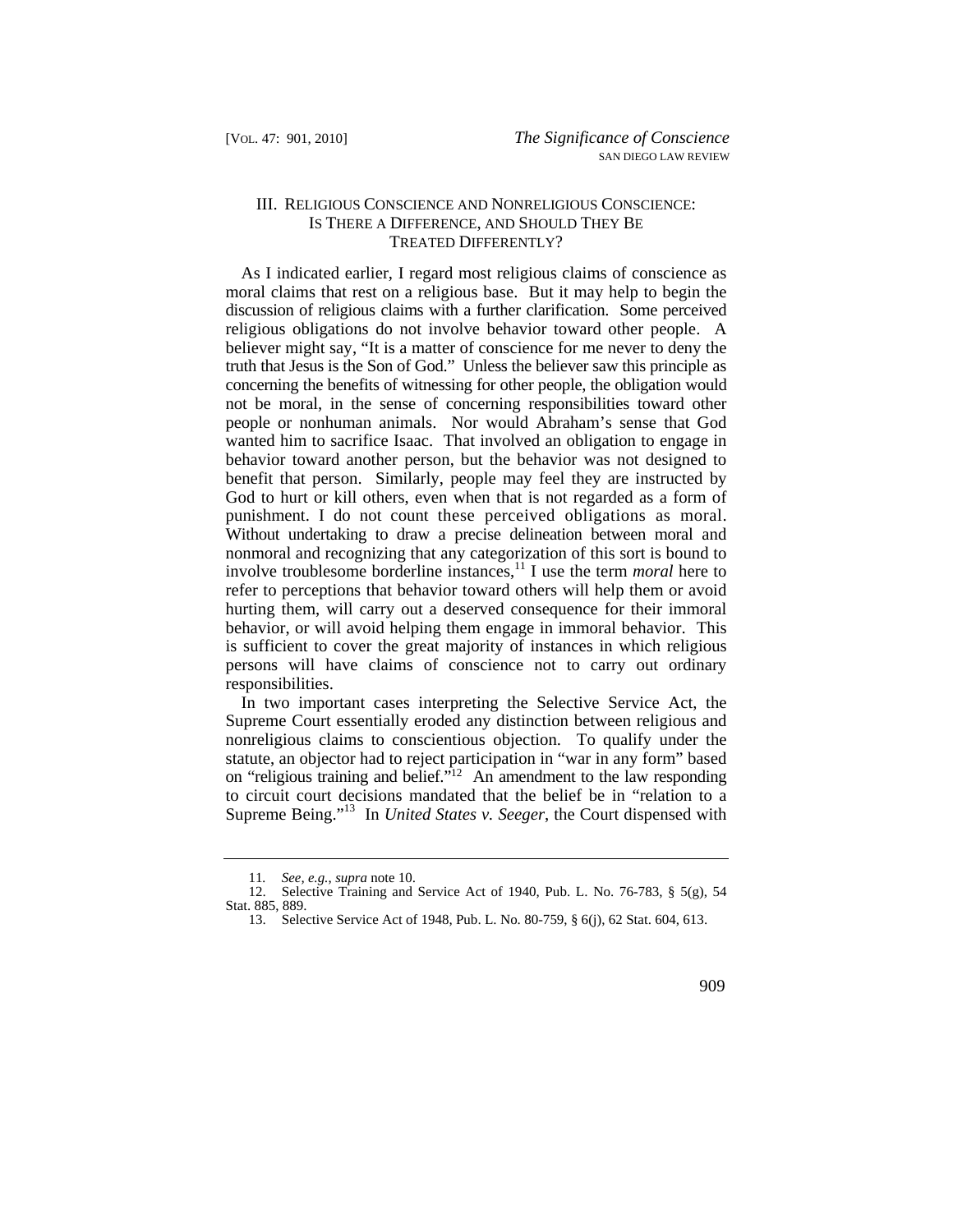exemption."14 In *Welsh v. United Sates*, the applicant had struck the word represented the fifth vote in Welsh's favor; he wrote that the statute did distinguish between religious and nonreligious conscientious objections, relatively small number of nonreligious objectors to invalidation of the the Supreme Being requirement, ruling that it was sufficient that Seeger's conscientious objection "occupies a place in [his] life . . . parallel to that filled by the orthodox belief in God of one who clearly qualifies for the *religious* from his application, but a plurality said that the exemption covered those "whose consciences, spurred by deeply held moral, ethical, or religious beliefs, would give them no rest or peace if they allowed themselves to become part of an instrument of war."15 Justice Harlan that line was unconstitutional, Congress would have preferred to include the entire provision, and the Court was therefore warranted in expanding the provision to reach [Welsh.](https://Welsh.16)<sup>16</sup>

 not the basis for *Welsh*—or based on a more complex theory of differences between religious and nonreligious claims of conscience? For practical purposes, should the claims always be treated equally or For practical purposes, should the claims always be treated equally or The *Welsh* case raises a number of related but discrete questions. In terms of analytical clarity and common understanding, are all claims of conscience religious? Should judges interpret statutes cast in terms of religion to cover claims of conscience that are not evidently religious, either because this is what the legislature apparently intended—obviously interpretation? In terms of justifications for protection, are there significant may it be appropriate to give special protection to religious claims? Should the favoring of religious claims always be accepted or always or sometimes be regarded as unconstitutional?

On the question of common understanding and analytical clarity, we may start with the proposition that some people are nonreligious or antireligious. They see no reality beyond ordinary human life and are not members of any organization, such as the Ethical Culture Society, that engages in practices like those of religious organizations. These people, like Welsh, may experience claims of conscience. It is odd, even perhaps insulting, to assert that they are religious in reaching such convictions. Their convictions are better seen as nonreligious.

Two conceivable ways to avoid this conclusion are unpersuasive. One way is to say that atheism and agnosticism are themselves religions. The first problem with this strategy is that it is mistaken in its premise;

<sup>14.</sup> United States v. Seeger, 380 U.S. 163, 165–66 (1965).

<sup>15.</sup> Welsh v. United States, 398 U.S. 333, 343–44 (1970) (plurality opinion).

<sup>16</sup>*. Id.* at 344–62 (Harlan, J., concurring).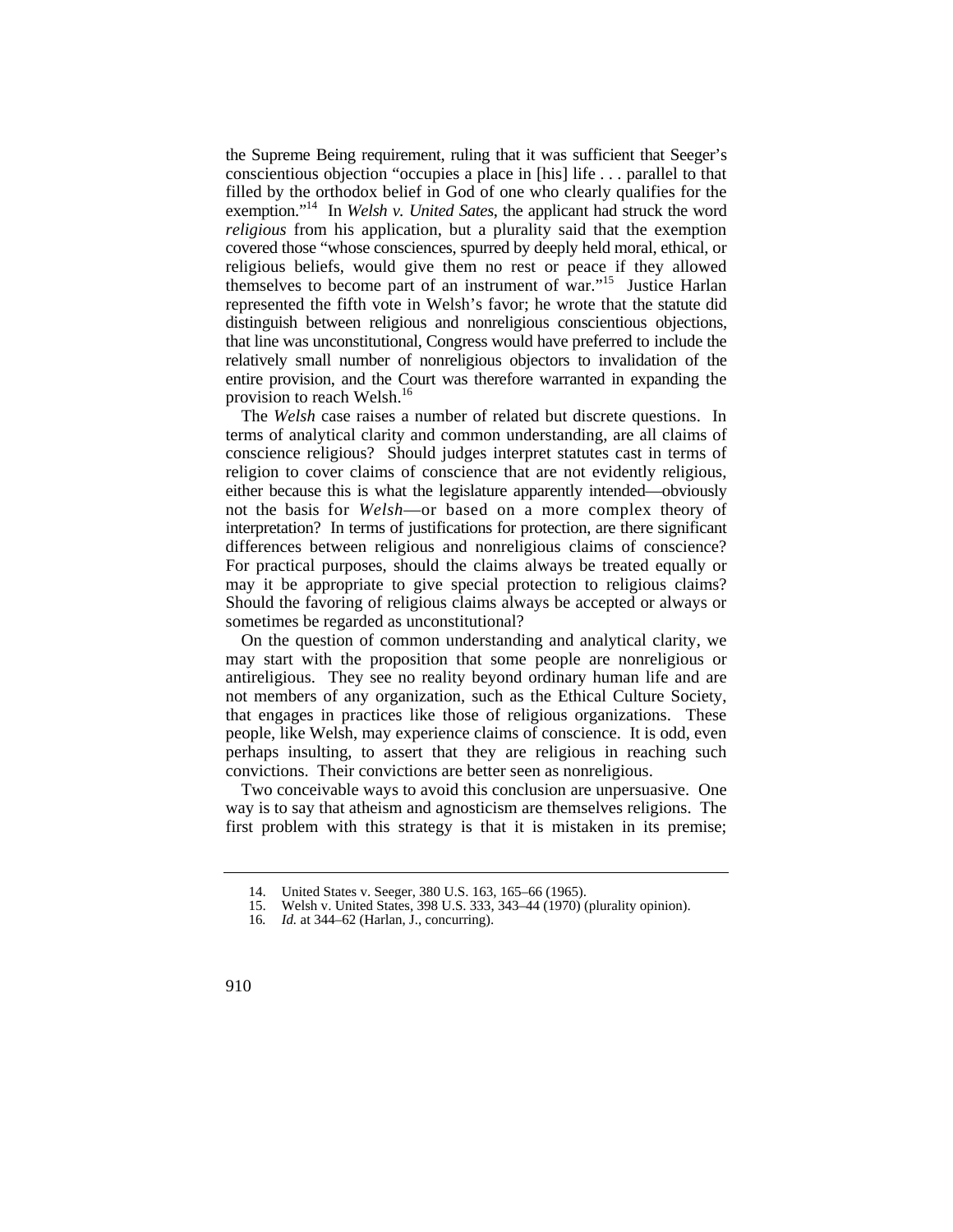atheism and agnosticism are not religions—though they are convictions about religion—and I believe people reach the contrary conclusion only because they believe it leads to desirable norms about constitutionally permissible classifications. But even if one grants the premise about what count as religions, it does not help in respect to virtually all issues of conscience. Atheism or agnosticism can themselves produce a claim of conscience not to be drafted into activities that are designedly religious, but they cannot help on whether it is wrong to participate in war or perform an abortion. The atheist and the agnostic do not believe religious premises are a reliably true guide to how we should treat our fellows, and atheism and agnosticism do not by themselves provide guidance on most moral issues. That guidance must come instead from reason, intuition, or culture.

A more plausible way to equate all claims of conscience with religion is the idea of ultimate concern or ultimate meaning. If, as Paul Tillich famously urged, people's ultimate concerns are their religion and claims of conscience relate to ultimate concerns, then they can all be seen as religious.<sup>17</sup> One difficulty with this approach is that people may experience claims of conscience that do not connect in any close way with their ultimate concern or their sense of ultimate meaning. A second difficulty concerns the application of those concepts to ordinary human life. Many people get through life's challenges with sets of aspirations and values but without any sense of ultimate meaning or concern. They may value their family, their professional life, and aesthetic experience without a sense of what it all "means" and without any ordered priority. If an "ultimate concern" theory responds that the ultimate concern of such people encompasses all those things about which they genuinely care, that concept has become so watered down, it signifies very little.

The existence of nonreligious claims of conscience is not restricted to those who are not religious. Imagine Frank, a religious divorced father whose wife has remarried to a man who, Frank acknowledges, is a loving and able stepfather. Frank is offered an extremely attractive and

 defended in Note, *Toward a Constitutional Definition of Religion*, 91 HARV. L. REV. 1056, 1066–67, 1075–83 (1978), a piece written by John Sexton, now president of New York University, *John Sexton*, NYU LAW, [https://its.law.nyu.edu/facultyprofiles/profile.](https://its.law.nyu.edu/facultyprofiles/profile) 17. The Supreme Court relied on Tillich's work in *United States v. Seeger*. *Seeger*, 380 U.S. at 180. The significance of "ultimate concern" is carefully explained and cfm?section=pubs&personID=20281 (last visited Oct. 18, 2010). I summarize my disagreement with this approach in GREENAWALT, *supra* note 3, at 132–34.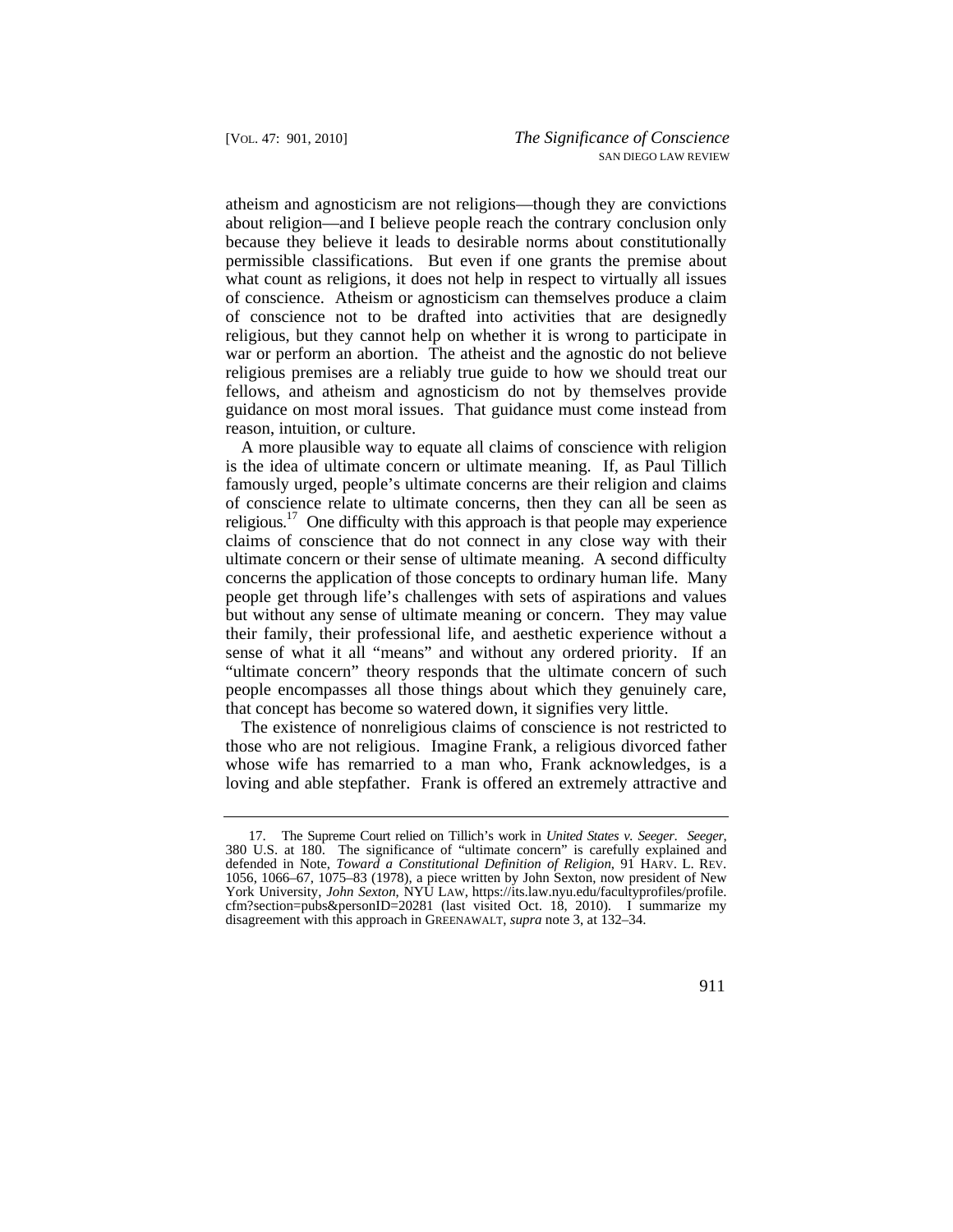appealing job a thousand miles away. He refuses the job. When asked why, he says, "I could not in good conscience abandon my children. This is not a religious matter for me but what I feel as a father I owe my children." Even though Frank believes his children will be able to flourish in his absence, it might be that with enough thought and discussion with coreligionists he would be able to connect his religious convictions to his sense of parental duty. But those connections do not directly inform his present thoughts and feelings. We need to recognize that in our society many sincerely religious people experience strong obligations that they do not perceive as flowing from their religious convictions and practice.

Beyond supporting the presence of nonreligious claims of conscience, this example also suggests how hard it may be to draw a line between nonreligious and religious claims when people are somewhat religions and the connection of conscience to religious convictions is weak or remote. The occasional difficulty of drawing the distinction in practice is one reason to treat religious and nonreligious claims equally.

If analytically we can distinguish between nonreligious moral claims and religiously based moral claims, does it make sense to do so? A different question is whether religious claims of conscience that are other than moral should receive greater protection than nonreligious, nonmoral claims.

 history that points to a very broad sense of "religion" or serious I shall pass over quickly the interpretation of existing statutes cast in terms of religious belief or association. Barring an unusual legislative constitutional doubts about excluding nonreligious claims, such laws should be construed as limited to religion, although in arguable cases the boundaries of religion should be conceived generously.<sup>18</sup> Unless the statute itself imposes a restriction, a claim of conscience based on an obligation to God—or some other religious source—that does not amount to a moral duty should be treated like religiously based moral claims.

Sound statutory interpretation does not tell us how legal rights to conscience should be formulated or what the constitutional boundaries of permissible categorizations should be. At the country's founding, the right to conscience that was emphasized was the religious liberty to choose one's religion and practice free of governmental interference. It is debated whether that basic liberty was conceived as covering any right

<sup>18.</sup> For a discussion of my views on how the legal boundaries of religion should be conceived, see GREENAWALT, *supra* note 3, at 124–56.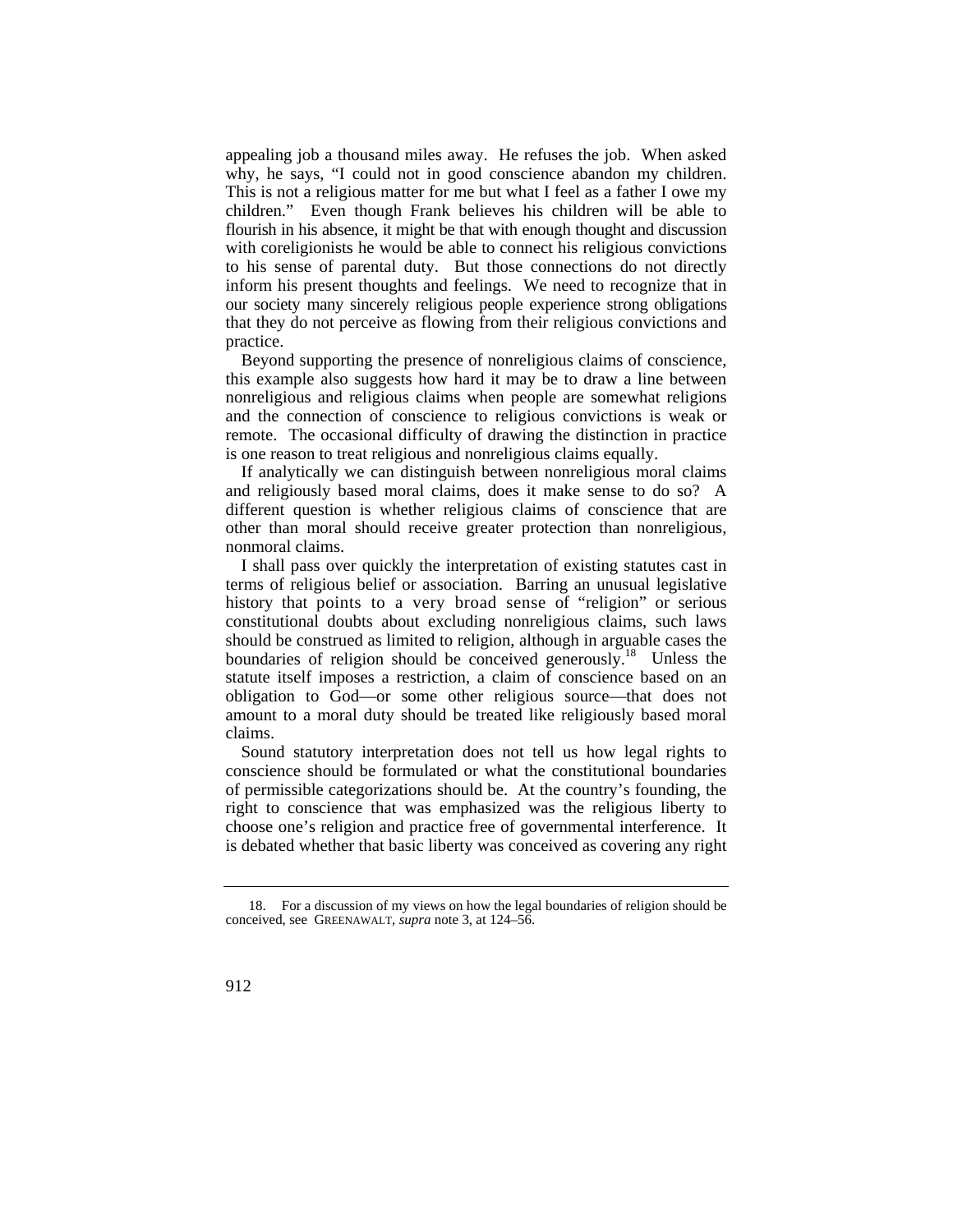Exercise Clause protected conscience, it concerned religious conscience. to be exempt from neutral laws of general application that happened to interfere with religious practice. And, in the absence of evidence with which I am familiar, I assume that the concept of conscience itself was broader than the freedom of conscience that played a prominent role in controversies over state involvement with religion. That is, I assume that if someone had said, "Participation in the institution of slavery would violate my conscience," that would not have seemed a strange use of the concept even though it did not touch the speaker's religious liberty as that was conceived in public debate. If all this is right, the founding era's concepts are little help in deciding just when claims of conscience should be safeguarded, except perhaps in providing some support for the value of respecting conscience and in suggesting that insofar as the Free Even if my premises about two centuries ago are mistaken, our thinking about this subject has developed sufficiently so that judgments about when to accommodate must rest primarily on our modern evaluations.

The notion that similar claims of conscience about the demands of morality—say, not to participate in wars, executions, sterilizations, or sales of morning-after pills—should be treated similarly, whether their basis is religious or not, is straightforward. Whatever may have been true in ages past, in which it may have been thought that all such serious claims of conscience were religious, this is not true today. One would need positive reasons if one were to defend differential treatment.

We may pass over any conceivable argument that in reality nonreligious claims should actually be favored, perhaps because they reflect independent thought. Given our traditions and our population's attachment to religion, the favoring of nonreligious claims is not practically thinkable. The serious questions are whether favoring religious claims of conscience is wise and constitutionally appropriate.

That depends. For certain kinds of claims, it is hard to imagine a nonreligious analogue. A nonreligious person is unlikely to be opposed to all blood transfusions, to think he has an obligation to wear something on his head at all times, or to believe he must withdraw his children from school after the eighth grade. If a right to conscience is to be created in respect to kinds of claims for which nonreligious claims of conscience are difficult to conceive, restricting the right to religious claims may be unnecessary, but it would not be unjust.

More interesting questions are posed when the claims of conscience to refrain from behavior are ones we can comfortably imagine as being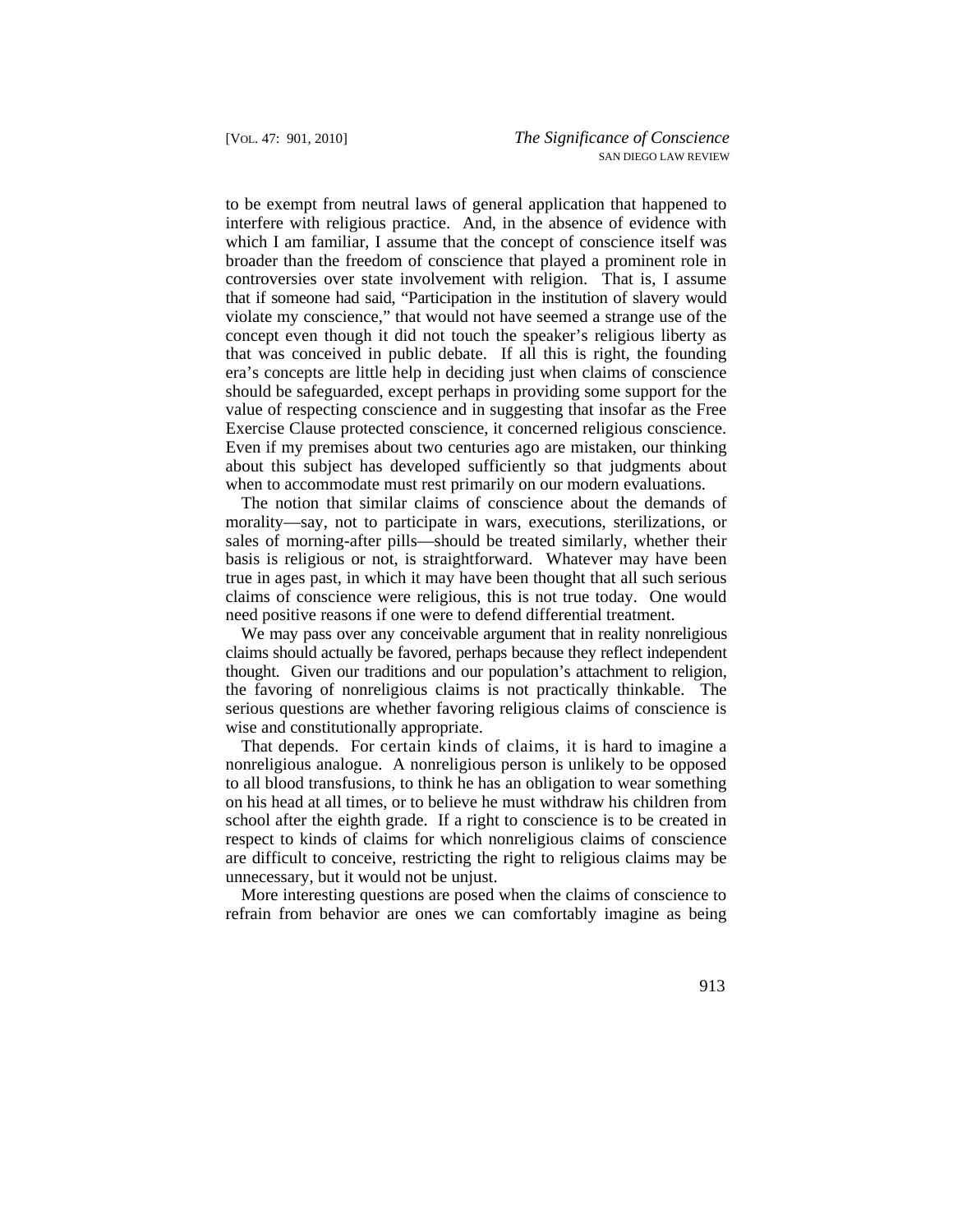morally in this life matters more for her than for someone who is religious or nonreligious. Someone who is opposed to assisted suicide may rely on religious or nonreligious grounds; on either basis she might conclude that withdrawing life support amounts to assisted suicide and is an action in which she should not participate. One possible basis to favor religious claims is a tradition of some accommodation to religious conscience. For me, the argument from tradition is less powerful for legislative choice than for constitutional permissibility, and I do not regard it as decisive even in the latter context. Another possible ground to favor religious claims is that more is at stake for the typical believer; God may punish wrongdoers when this life is over. A basic problem with this assumption is that so much depends on the particular religion's assumptions. The nonbeliever may reasonably respond that behaving convinced that a loving God forgives all confessed sins.

 A more promising basis of distinction concerns the underlying grounds of claims. The religious believer will usually be relying on a claim about what is morally right that applies generally and depends in part on religion's premises. A Roman Catholic who assumes that natural law reasoning establishes the unacceptability of abortion is bolstered in that conviction by the teaching of the church. Although governments must implicitly reject various claims about religious truth in policies they adopt—fighting wars rejects the premise that God instructs us to be pacifists—nonetheless the government is not highly competent to evaluate assertions of religious truth and should steer clear of them when it can.

Nonreligious claims of conscience are more likely either to reflect individualized reactions that avoid general claims about truth or to rest on claims whose evaluation by the government is more acceptable. If the claimant relies on secular reason to conclude that in all circumstances withdrawing life support is killing, the government may respond that this view is unreasonable given a dominant opinion to the contrary within the medical community and among others who have thought carefully about the issue.

 religious claims on one side and all nonreligious ones on the other. Some religious claims may explicitly involve a sense of what is right I do not want to suggest that the contrast I have drawn puts all that does not reach beyond the individual: for example, "Prayer has led me to know this would be wrong for me, whatever may be right for others." And some general claims based on religious premises may be shown to be mistaken by nonreligious reason. Roman Catholics and many other Christians believe that wars just in their origin that are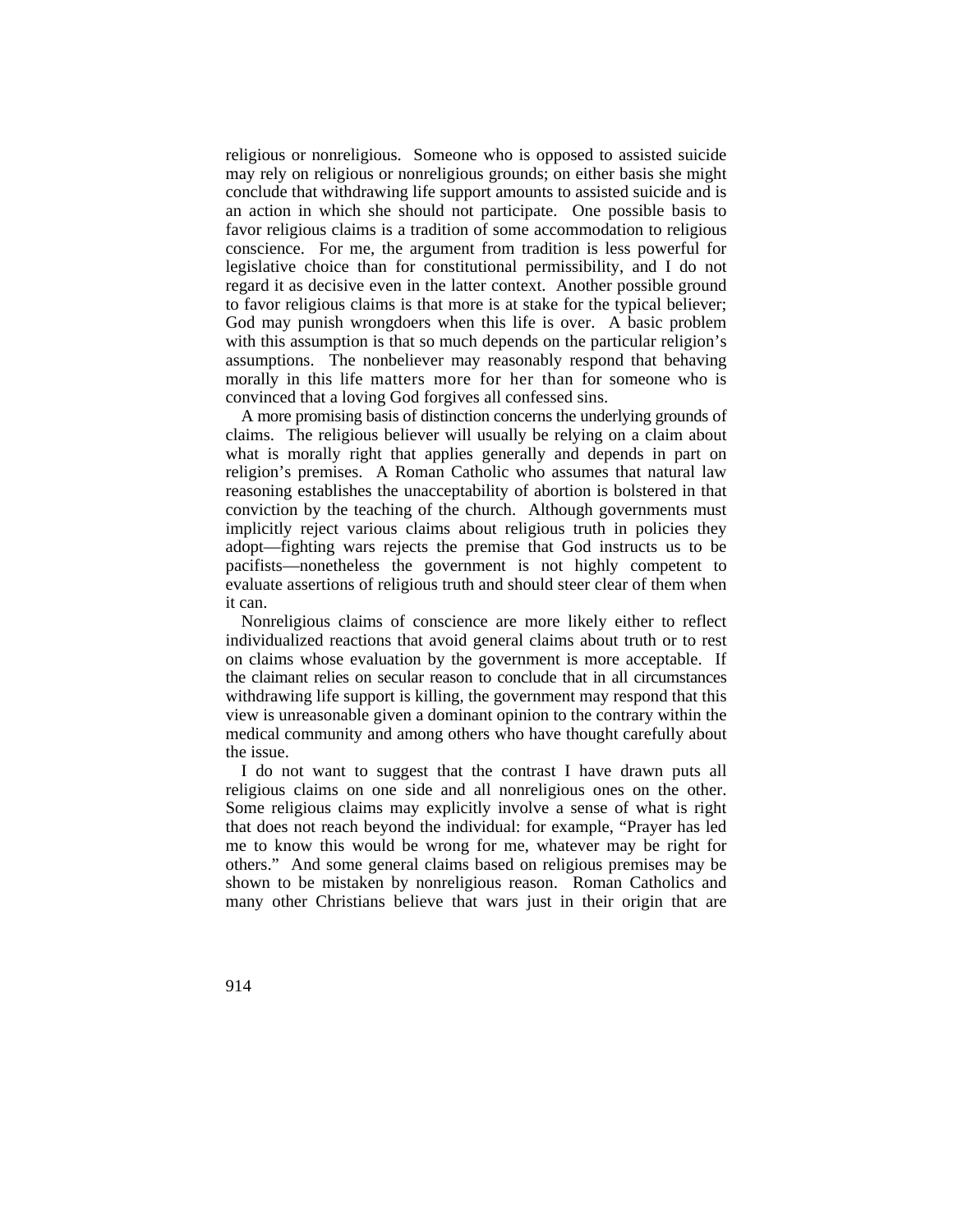fought according to moral principles, such as not intentionally killing innocent civilians, are morally acceptable. Suppose such a believer concludes that he cannot fight in a war because the United States is aiming only to expand its control of oil reserves and is wantonly killing innocent civilians. Both of these factual premises could be wrong and known to be so by relevant government officials and well-informed outsiders. Nonetheless, despite these counterexamples, the general desirability of the government's avoiding claims of religious truth is one basis for accession to religious claims of conscience.

About my suggestion that the government's competence may be greater and its exercise of judgment more appropriate, in respect to nonreligious moral claims than religious ones, Adam Kolber responded in commentary on my paper that the better line may be between empirical claims, as to which the government's competence is substantial, and claims of value, as to which its competence is much weaker.<sup>19</sup> I agree that the government's competence may be greatest for ordinary empirical questions.<sup>20</sup> But I also think that in respect to nonreligious claims about value, secular reason has a significant role, and dominant opinion may be important, and that therefore public officials are typically in a stronger position to assert such claims than they are with respect to religious claims of value.

A final reason to prefer religious claims may be that it is simpler to judge their sincerity because such claimants usually, though far from always, have been attached to religious organizations that share a particular view. This particular reason carries no weight when the claim of conscience is one that would be extremely unlikely to be made insincerely. Nurses are unlikely to refuse to participate in sterilizations, for example, unless they have a sincere objection because there is no independent advantage to be gained by nonparticipation. $2<sup>1</sup>$ 

The general lessons to be drawn from this analysis are debatable. I conclude that for most subjects as to which both religious and nonreligious claims of conscience about moral requirements are likely to arise, any right of conscience should include the nonreligious claims.

 19. Adam J. Kolber, *Alternative Burdens on Freedom of Conscience*, 47 SAN DIEGO L. REV. 919, 920–26 (2010).

<sup>20.</sup> I add the word *ordinary* to put aside such questions as whether Jesus performed miracles and whether his body was resurrected after his death.

<sup>21.</sup> Of course, the existence of a sincere objection might or might not amount to a sense that participation would amount to a serious moral wrong.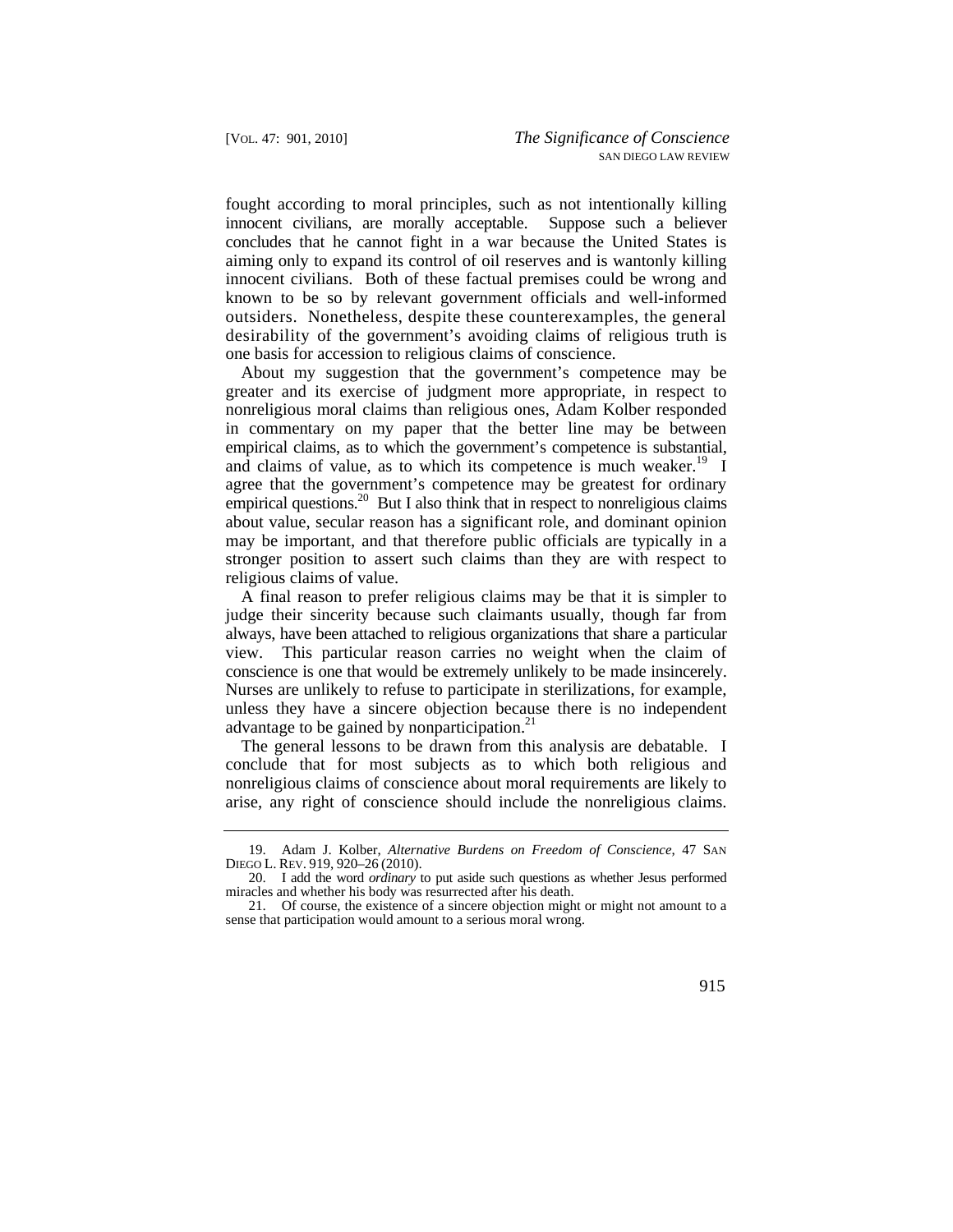That is both because the claims are similar enough to warrant comparable treatment and because there is some reason to accommodate deeply held convictions even when they are demonstrably mistaken. Nevertheless, the special reasons to accommodate religious conscience should be a crucial part of the discussion whether any right or privilege should be granted.

 devote fleeting attention. How should the law regard nonmoral claims This conclusion raises a separate important question to which I shall made on religious or nonreligious grounds? Two examples that have arisen in American prison cases are claims by inmates that they should be given special diets or be permitted to wear beards of a certain length. It is fairly easy to see that a typical religious claim of this kind could be a claim of conscience. In the most straightforward case, the believer thinks he is obligated to God to act in accord with God's dictates, with perhaps a secondary obligation to the community of fellow believers. The believer does not perceive his attachment to the religion as itself a simple voluntary  $\arctan^{22}$  The nonreligious person with a similar wish is not likely to have a comparable sense of an obligation to an entity outside himself. One may hesitate, at least in most instances, to see his claim to engage in the behavior as one of conscience. In any event, whatever the theoretical conceptualization, I think the sense of obligation to an entity beyond oneself that is so important for most religious believers is a powerful enough reason to warrant giving legal protection to some religious claims of conscience that do not involve moral conclusions, while protection is denied for nonreligious, nonmoral claims. No reason comparable to the believer's sense of obligation to a higher authority applies when a nonbeliever's sense of what the nonbeliever should do is outside the realm of morality. $^{23}$ 

and a degree of independence from the state, that warrants respect. In one significant domain, I would limit a right of conscience to religious claimants. When a right is claimed by institutions rather than individuals, religious organizations have a strong sense of commitment, When nonreligious organizations are created for particular purposes, such as medical care, there is much less reason to permit them to decline services that are generally required.

The range of what should be constitutionally permissible is itself a complex topic. Present doctrine requires virtually no accommodation to

<sup>22</sup>*. Cf. supra* note 10.

<sup>23.</sup> I am not considering completely independent grounds to be relieved from ordinary requirements, such as medical conditions and disabilities. It may well be appropriate to adopt legal standards providing protections of these bases for special treatment.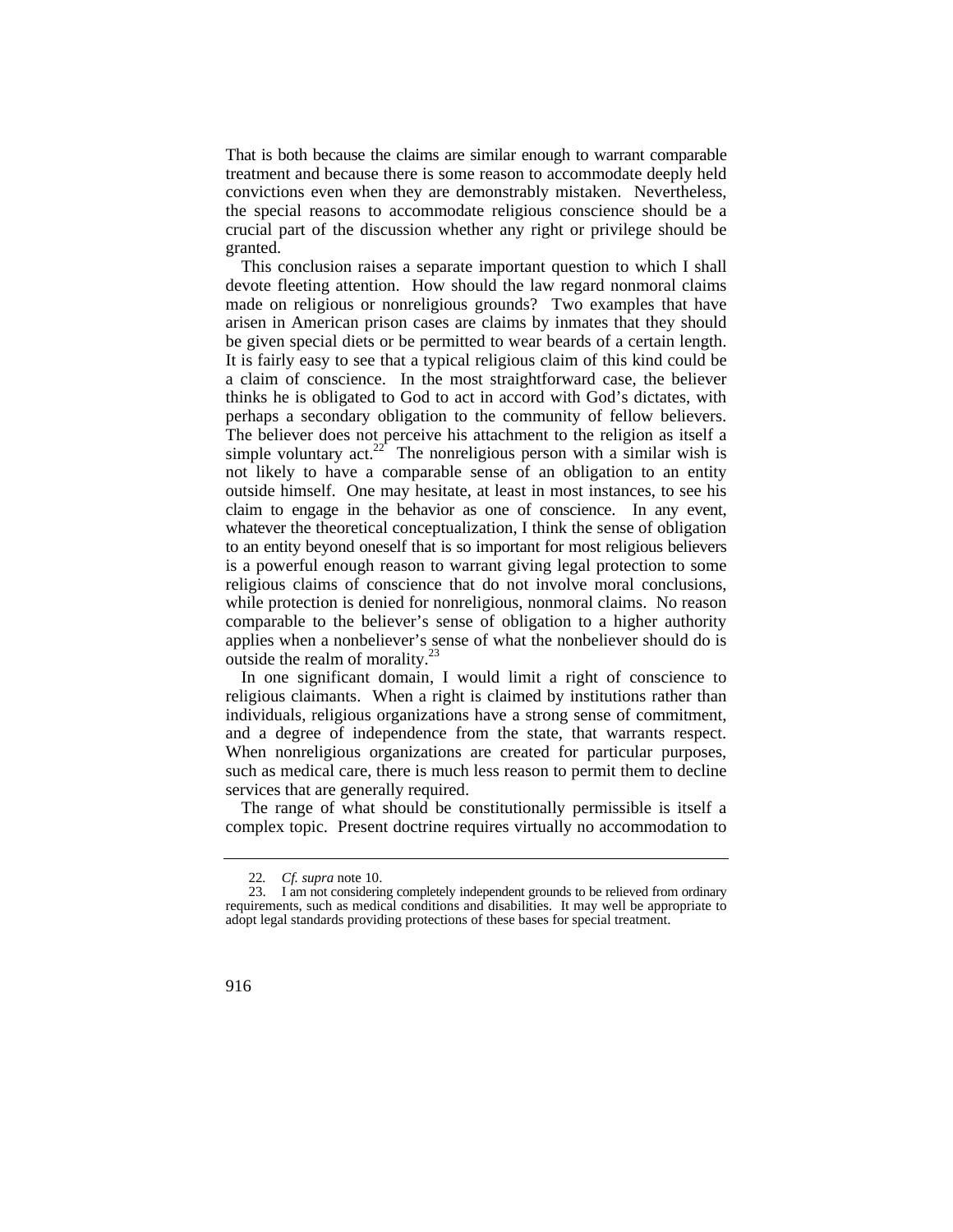of private employers, required accommodation turns into forbidden religion but broadly permits accommodation. If too much is demanded establishment. The Supreme Court has never specifically held that a permitted accommodation to religion that a legislature has granted *must*  be matched by an equal accommodation to nonreligious conviction, but the draft cases came close to this. The Court's reading of Congress's language in *Seeger* and *Welsh* is so strained that the results may suggest what Justice Harlan explicitly concluded in the latter case: that in that context an exemption restricted to religious conscience is impermissible.

In my opinion, when a legislature favors religious claimants, a court should consider whether nonreligious claims of conscience about morally appropriate action are closely similar. If they are, and if there are not strong independent reasons to prefer religious claimants, a court should rule that the Equal Protection Clause and the Establishment Clause require equal treatment.

### IV. CODA

participating in providing it have competing claims of conscience?<sup>24</sup> What I have written here is mainly a preliminary to the crucial questions about government recognition of claims of conscience. In what arenas of social life should such claims be protected and how far should they be protected? What connection to a controversial procedure should be sufficient? For example, should admissions personnel be permitted to refuse to do paperwork for patients who will receive abortions? Should protections extend to forbid responses by private employers as well as to guard against government restrictions? Should protections be limited to behavior about which the citizenry is seriously divided, such as abortion, or extend to outlooks that are highly idiosyncratic? How far should a right or privilege of conscience extend when it runs up against the desirable provision of services for those who seek them or impedes the efficient operations of companies providing services and their fair treatment of other workers? How should the government respond when those who seek a commodity or service and those who want to avoid Should rights be crafted by specific legislative or administrative measures, say regarding participation by doctors and nurses in abortions and sterilizations, or druggists in the sale of specified drugs, or should a

<sup>24.</sup> Such conflicts are a major theme in VISCHER, *supra* note 8.